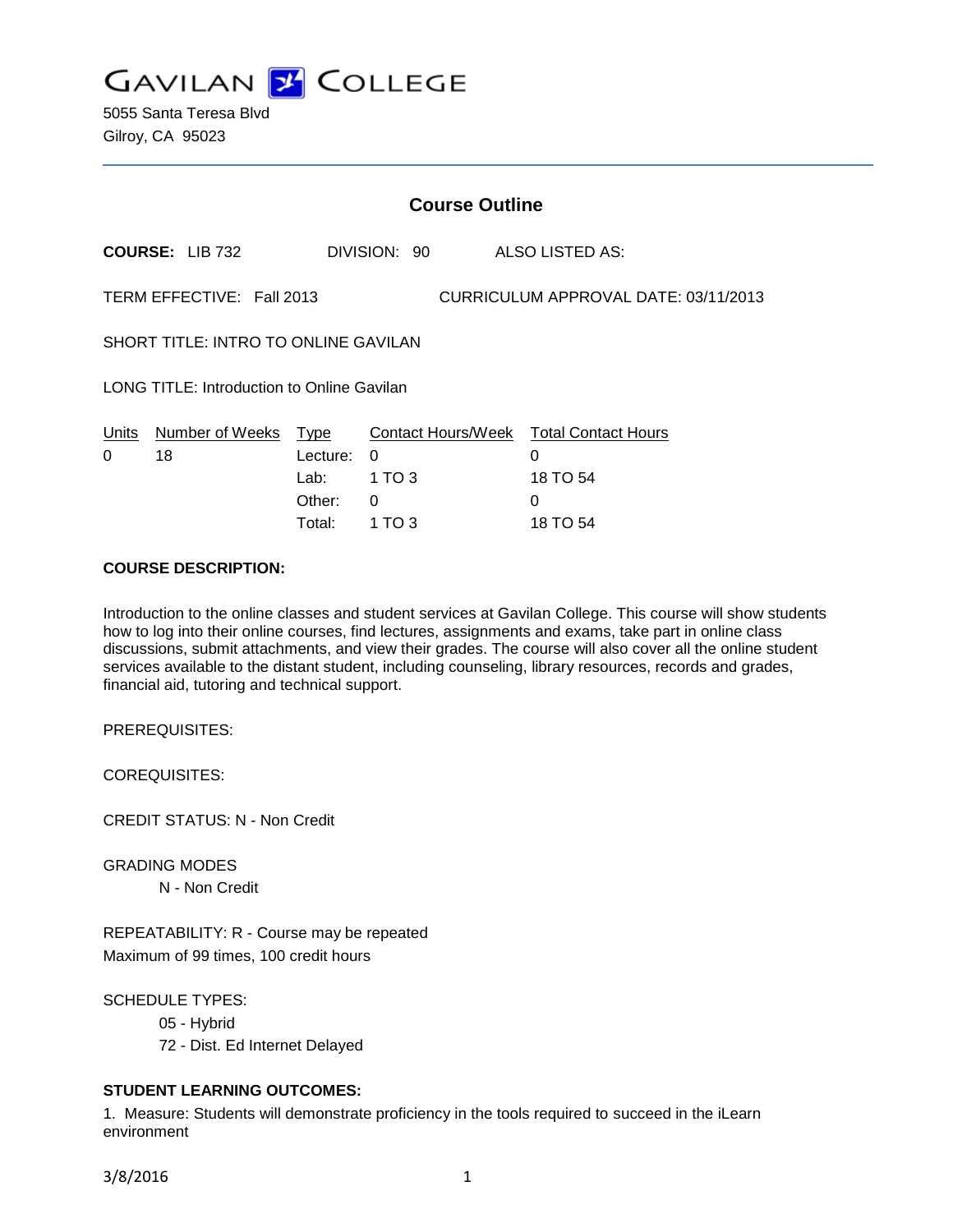PLO: 1

 $II$  O: 3

GE-LO:

Year assessed or anticipated year of assessment: to be assessed SP2013

2. Measure: Using online tools students will self assess their technical readiness to participate in online classes

PLO: 1

ILO: 3

GE-LO:

Year assessed or anticipated year of assessment: to be assess SP13

### **CONTENT, STUDENT PERFORMANCE OBJECTIVES, OUT-OF-CLASS ASSIGNMENTS**

Curriculum Approval Date: 03/11/2013

WEEK 1 3 HOURS

Introduction to the online environment, different formats of online

courses (enhanced, hybrid, online & telecourses), hardware and software

requirements. A virtual tour around the ETUDES system.

WEEK 2 3 HOURS

Uses of the online forums for class discussion. Differences between

public and private forums. Procedures for registering in the online

forums. Practice in posting new threads, replying to an existing

thread, and editing messages. Introduction of proper netiquette in an online discussion.

WEEK 3 3 HOURS

Development of competencies in areas such as interacting asynchronously, cutting & pasting from word processing files, sending assignments as attached RTF files, and other related online course skills.

# WEEK 4 3 HOURS

A virtual tour around the Gavilan College website, and an overview of the various services available to the online student. An overview of different student support groups: MESA, EOPS, TRIO, DSPS, Transfer & Career Center. Ordering textbooks through the Gavilan College Bookstore, or other online bookstores. Requirements, shipping costs and time considerations.

# WEEK 5 3 HOURS

Virtual library services, ordering books and periodical articles, help from the reference librarian. Virtual counseling services, what kind of counseling is available for online students. Financial Aid downloading FAFSA forms, other places offering financial aid. The Writing Center - online critiques of the student's assignments,

accessing the Gavilan database of writing assignments.

# WEEK 6 3 HOURS

Developing a network of support: connecting and communicating with other students, faculty members, and technical support. discussion of effective learning strategies: organization, priority setting, time